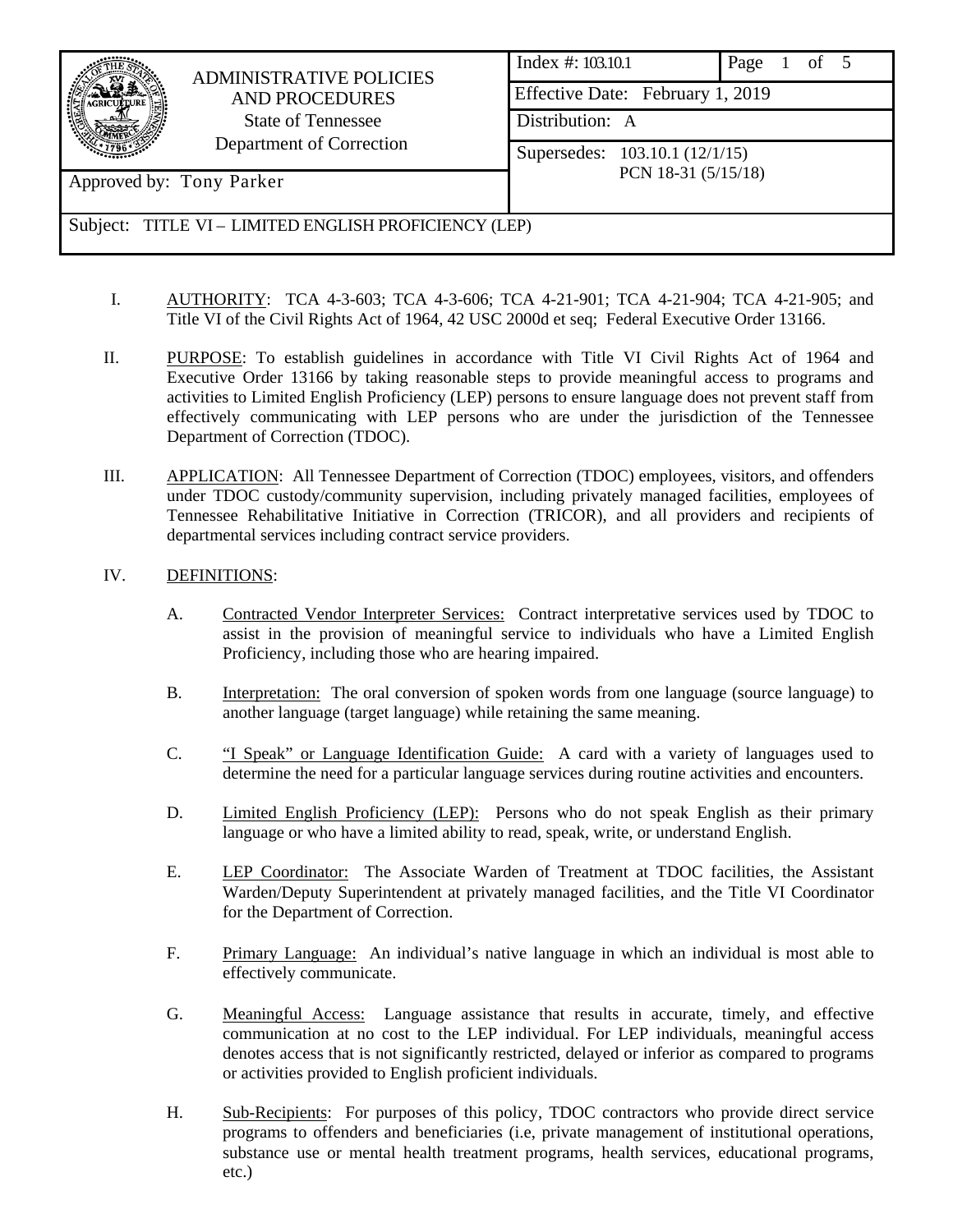| <b>Effective Date:</b><br>2019<br>February | Index $\# 103.10.1$ | Page |  |  |  |  |
|--------------------------------------------|---------------------|------|--|--|--|--|
|--------------------------------------------|---------------------|------|--|--|--|--|

- I. Translation: The replacement of written text from one language (source language) into an equivalent written text in another language (target language).
- J. Programs and Activities: Any programmatic activity or assignment that is funded with federal or state monies and conducted or sanctioned by the TDOC. These activities or assignments include, but are not limited to, the following:
	- a. Education
	- b. Substance use treatment and testing
	- c. Behavioral health programming
	- d. Segregation, visitation, or cell/bed assignment
	- e. Referrals to the Special Alternative Incarceration Unit (SAIU)
	- f. Job/program assignments and pay levels
	- g. PREA Screening, Orientation, and Education
- K. Title VI of the Civil Rights Act of 1964: Federal statute which states that "No person in the United States shall, on the ground of race, color or national origin, be excluded from participation in, be denied the benefits of, or be subjected to discrimination under any program or activity receiving federal financial assistance."
- L. Title VI Coordinator: The TDOC employee appointed to adjudicate Title VI allegations and monitor compliance for the Department.
- M. Title VI Site Coordinator: The Associate Warden of Treatment/Deputy Superintendent at TDOC facilities, the Community Supervision designee at each district office, and the Assistant Warden of Treatment at privately managed facilities.
- V. POLICY: The TDOC will not discriminate on the basis of race, color, or national origin as outlined in Title VI of the Civil Rights Act of 1964.

#### VI. PROCEDURES:

- A. All institutions and community supervision offices shall ensure that individuals who have a Limited English Proficiency (LEP) have access to programs and activities as required in Title VI of the Civil Rights Act of 1964. Provisions for language assistance for LEP individuals shall include but not be limited to the following:
	- 1. Notice of available language services to LEP offenders and/or visitors at the main entrance to the facility, district office, intake, visitation galleries, and in the inmate library.
	- 2. Assessment: During the intake process, offenders requiring language or literacy assistance will be offered Language Identification ("I Speak) Guide to determine if the offender has a literacy or language deficiency. The names of those offenders requiring LEP services will be documented and reported to the LEP Coordinator immediately. An interpreter will be provided through utilization of institutional staff, volunteers, or contract interpreters to determine the extent of their proficiency.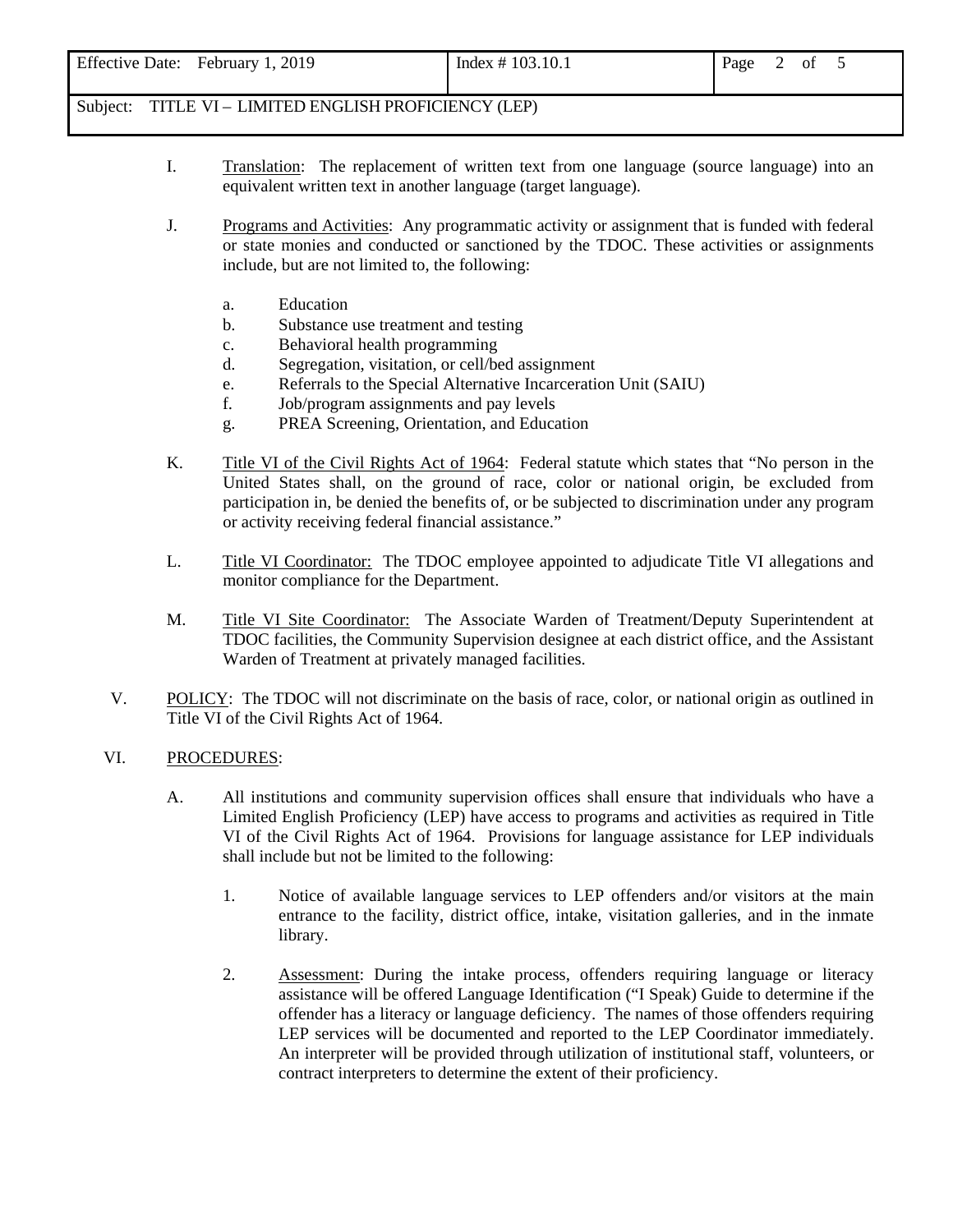| Effective Date: February 1, 2019 | Index $\# 103.10.1$ | Page<br>of |
|----------------------------------|---------------------|------------|
|                                  |                     |            |

- a. The LEP Coordinator at each TDOC facility shall receive an access code from the contracted vendor for interpreter services that shall be used for telephonic interpretation services.
- b. The LEP Coordinator at each district office shall contact the Director of Contract Administration at Central Office to request translation services. Request shall be made at least 48 hours in advance and the following information shall be provided:
	- 1. Offender First/Last Name
	- 2. Offender TDOC ID#
	- 3. Offender's Native Language
	- 4. Purpose of Appointment
	- 5. Appointment Date and Time
	- 6. Appointment Location (including street address)
	- 7. Contact Information for Staff Requesting Appointment
- c. Privately managed facilities shall ensure that qualified language interpreter services and/or document translation services are provided for non-English speaking offenders, and shall submit an LEP plan annually to the LEP Coordinator (TDOC Title VI Coordinator).
- d. No institution or community supervision office shall rely on inmate interpreters, inmate readers, or other types of inmate assistants except in limited circumstances where an extended delay in obtaining an effective interpreter could compromise the inmate's safety, the performance of first responder duties or the investigation of an inmate's allegation under CFR 115.64 and Policy #502.06.2.
- B. Types of Interpretation:
	- 1. Telephonic interpretation: Interpreting services provided via telephone.
	- 2. In-Person (Live) Interpretation: Interpreting services provided face-to-face between an interpreter and a non-English speaking individual
- C. Procedures for Requesting and Documenting Interpretation/Translation Services:
	- 1. Language Assistance Measures: TDOC staff, volunteers, or contract interpreters may be used to provide LEP assistance. The name of the individual providing interpreter services shall be documented on the offender management system (OMS) conversation screen (LCDG). The LEP Coordinator shall ensure that the other departments within TDOC are notified of the inmate's limited English proficiency status and/or need for interpreter services (i.e, classification, medical, mental health, count room, unit managers, PREA Coordinator, PREA Compliance Manager, etc.)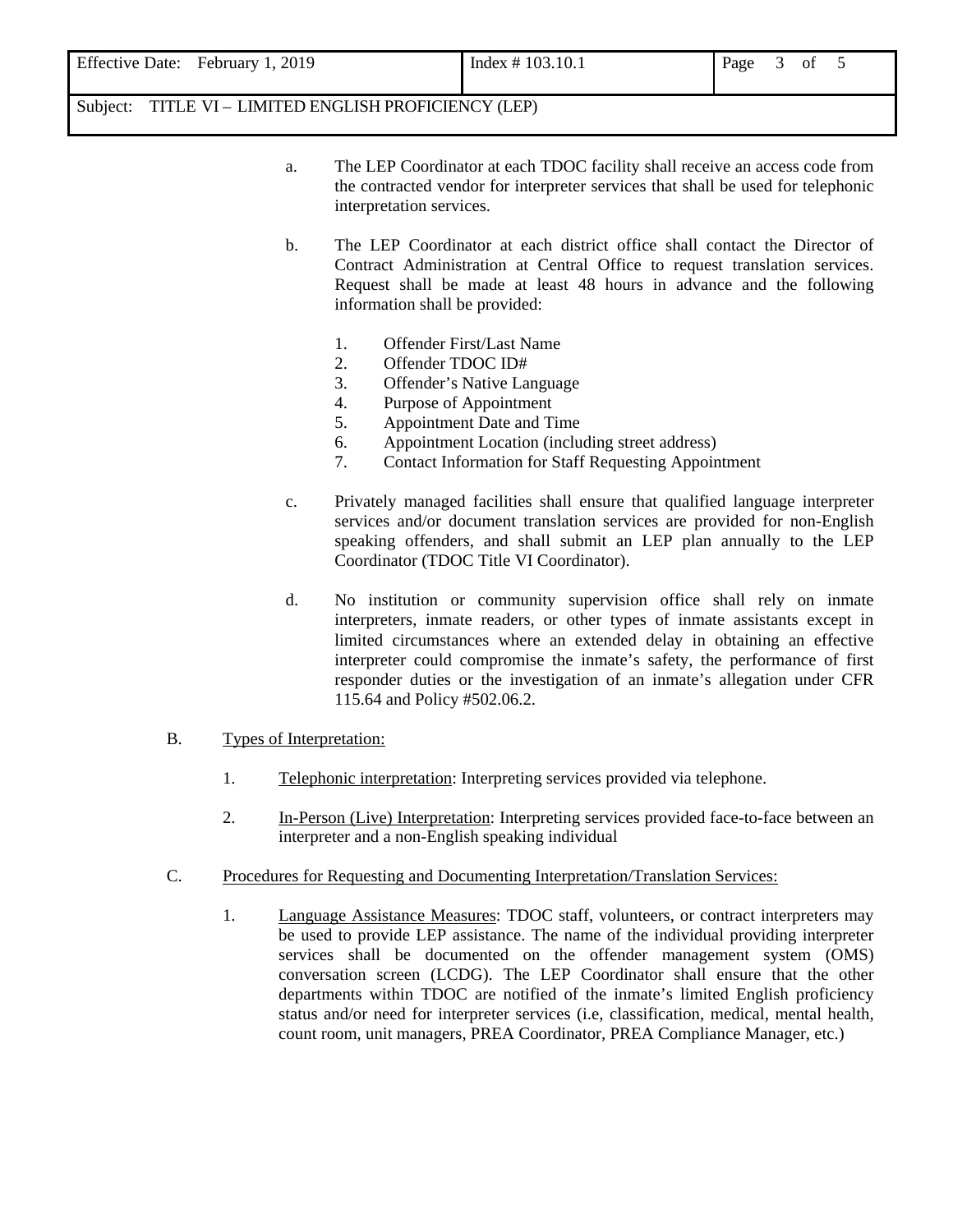| Effective Date: February 1, 2019<br>Index $\# 103.10.1$<br>Page<br>0İ<br>4. |  |
|-----------------------------------------------------------------------------|--|
|-----------------------------------------------------------------------------|--|

- 2. Orientation/Classification Assignment and Hearing: The Counseling Service Team will evaluate the ability of the offender to understand without an interpreter. If it is evident that the offender's knowledge of the English language is insufficient then interpretation services shall be provided. The unit team will evaluate the ability of the inmate to understand the classification procedures and conduct a structural interview through an interpreter if necessary for understanding, and provide an explanation of the sentence structure. The Chief Counselor/designee will conduct all classification hearings through an interpreter (if necessary) and provide an explanation of the results of the hearing and the recommendations made during the hearing.
- 3. Medical/Mental Health Staff: The medical/mental health staff shall evaluate the ability of the offender to understand the consultation/treatment and the need for an interpreter. The treatment/non-treatment will be fully explained to the offender utilizing an interpreter, if necessary, for comprehension (See Policy #113.22). Offenders shall never be used as interpreters as it is related to dealing with inmate health care. The name of the interpreter shall be documented in the medical chart.
- 4. Disciplinary Procedures: Offenders shall be provided interpretation services, as necessary, in order to discuss his/her case prior to the hearing and throughout the hearing process up to and including appeals. Offenders shall never be used as interpreters at disciplinary hearings. The name of the interpreter shall be recorded on the disciplinary report.
- 5. Grievance Procedures: Offenders shall be provided interpretation services, as necessary, to assist in the submission of grievances or in order to discuss his/her case prior to the hearing and throughout the hearing process up to and including appeals. The name of the interpreter shall be recorded on Inmate Grievance, CR-1394 (See Policy #501.01)
	- a. Any offender who wishes to file a LEP complaint regarding language access may file a grievance by completing an Inmate Grievance, CR-1394 (See Policy #501.01).
	- b. Offenders under community supervision may file a LEP complaint by completing the Complaint under Title VI Civil Rights Act of 1964, CR*-*3893 (See Policy #705.07).
	- c. The LEP Coordinator shall investigate the complaint according to the procedures outlined in TDOC Policies #501.01 and #705.07 and provide written notice of the disposition of the LEP complaint in the offender's primary language.
- 6. Education/Programs: Education and/or program staff shall determine the need for interpretation services. Educational/program materials shall be provided in the language of the offender if available.
- 7. Housing Assignments: Unit management staff shall monitor the housing assignments of all LEP inmates and ensure that interpretation services are provided as needed.
- 8. Court Appearances: The records office shall notify the court if interpreter services are required in ample time to allow the courts to locate an interpreter.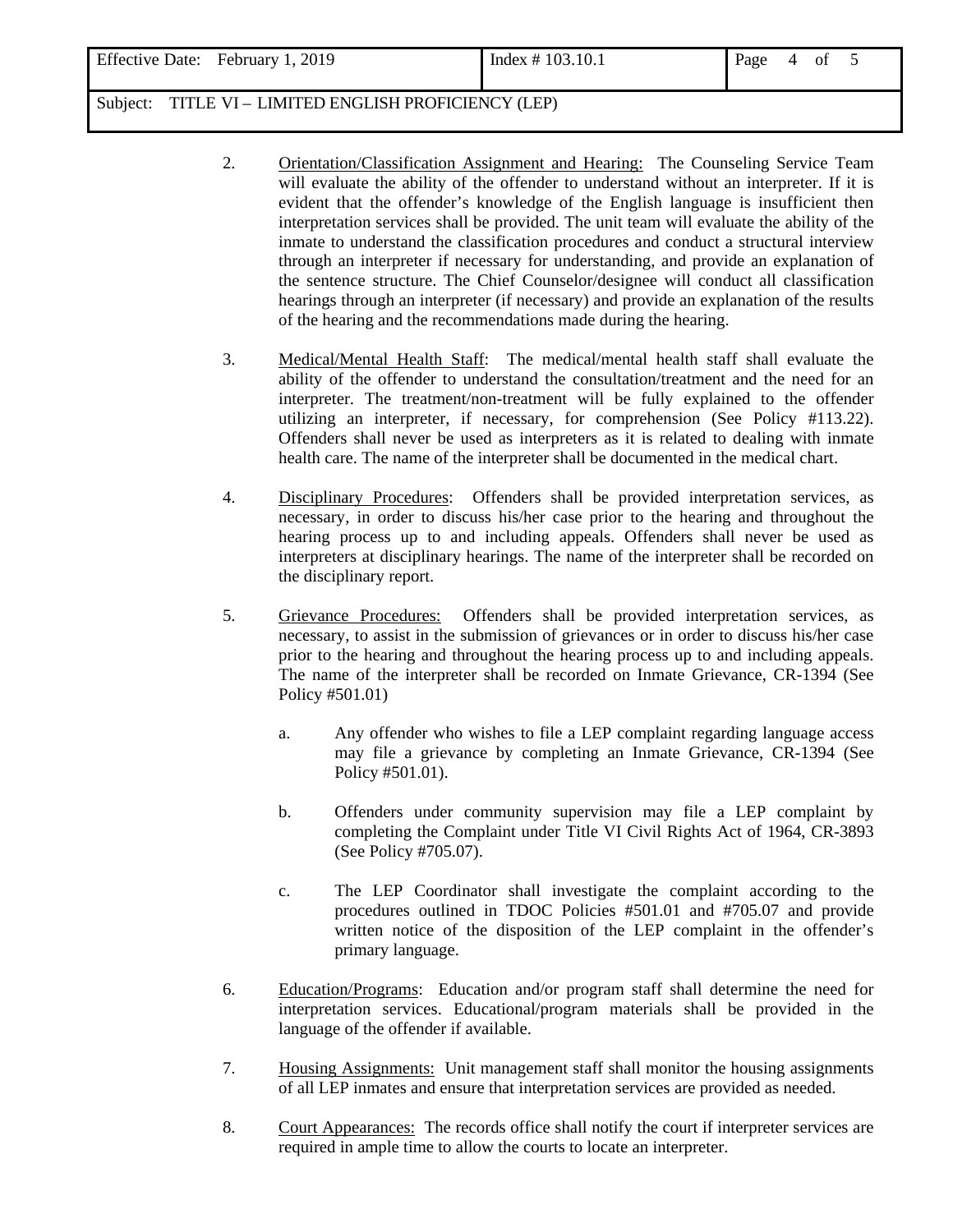- 9. Parole Hearings: The Chief Counselor/designee will notify the Institutional Parole Officer (IPO) when a LEP inmate is scheduled to meet the parole board. The facility will ensure that an interpreter is available for the parole hearing if needed.
- D. Notifying the Public about Language Services: Posters and language identification guides from the contracted vendor shall be posted at each facility and district office (i.e., building entry, intake, visitation galleries, etc.) stating that interpreters are available free of charge to LEP individuals.
- E. Procedures for Accessing Document Translation Services: Should the LEP Coordinator identify a need for a specific document to be translated a request shall be forwarded to the Forms, Publications, and Printing Liaison.
- F. The TDOC shall monitor compliance regarding Limited English Proficiency through the following:
	- 1. The annual inspection process
	- 2. Each LEP Coordinator shall maintain and update an LEP Policy which is included in the *Title VI Site Coordinator's Manual* (See Policy #103.10).
	- 3. The completion of Title VI Tracking-Limited English Proficiency (LEP) Services Provided, CR-3546. (See Policy #103.10)
- G. New employees shall receive training regarding the requirements of LEP during orientation. Current employees shall receive training during their annual in-service. Additionally, sub-recipients must provide LEP training to their staff. This training may be administered by the use of lesson plans and/or outlines; training will be reviewed and approved by TDOC annually.
- VII. ACA STANDARDS: None.
- VIII. EXPIRATION DATE: February 1, 2022.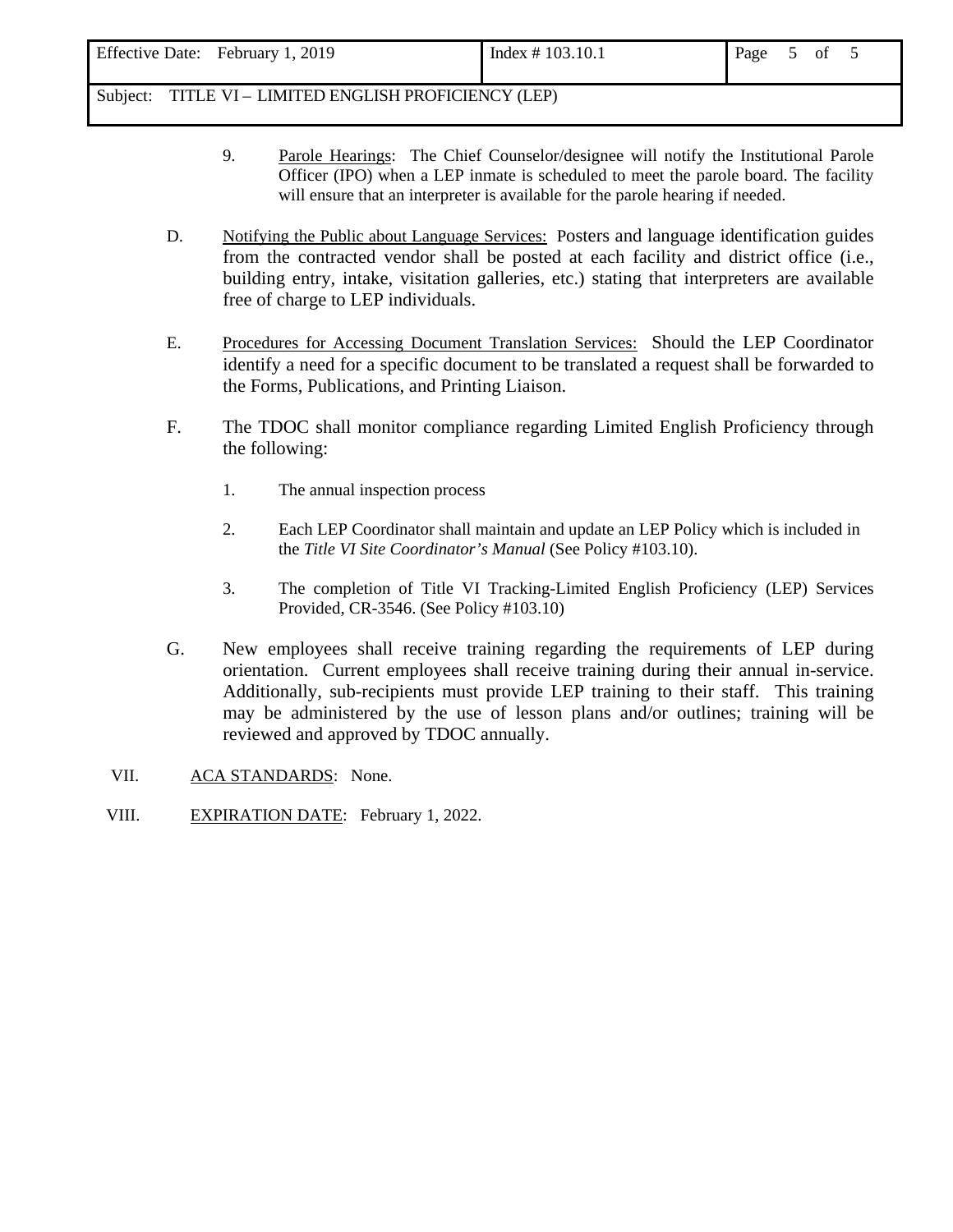| <b>ADMINISTRATIVE POLICIES</b><br><b>AND PROCEDURES</b><br>State of Tennessee<br>Department of Correction<br>Approved by: Tony Parker | Index #: $103.10.1$<br>Effective Date: February 15, 2019<br>Distribution: A<br>Supersedes: N/A | Page $1$ of $1$ |
|---------------------------------------------------------------------------------------------------------------------------------------|------------------------------------------------------------------------------------------------|-----------------|
| Subject: TITLE VI – LIMITED ENGLISH PROFICIENCY (LEP)                                                                                 |                                                                                                |                 |

## POLICY CHANGE NOTICE 19-22

INSTRUCTIONS:

Please change Section VI.(F) to read as follows:

"F. The completion of Title VI Tracking-Limited English Proficiency (LEP) Services Provided, CR-3546".

Insert the attached page 6 and renumber policy pages accordingly.